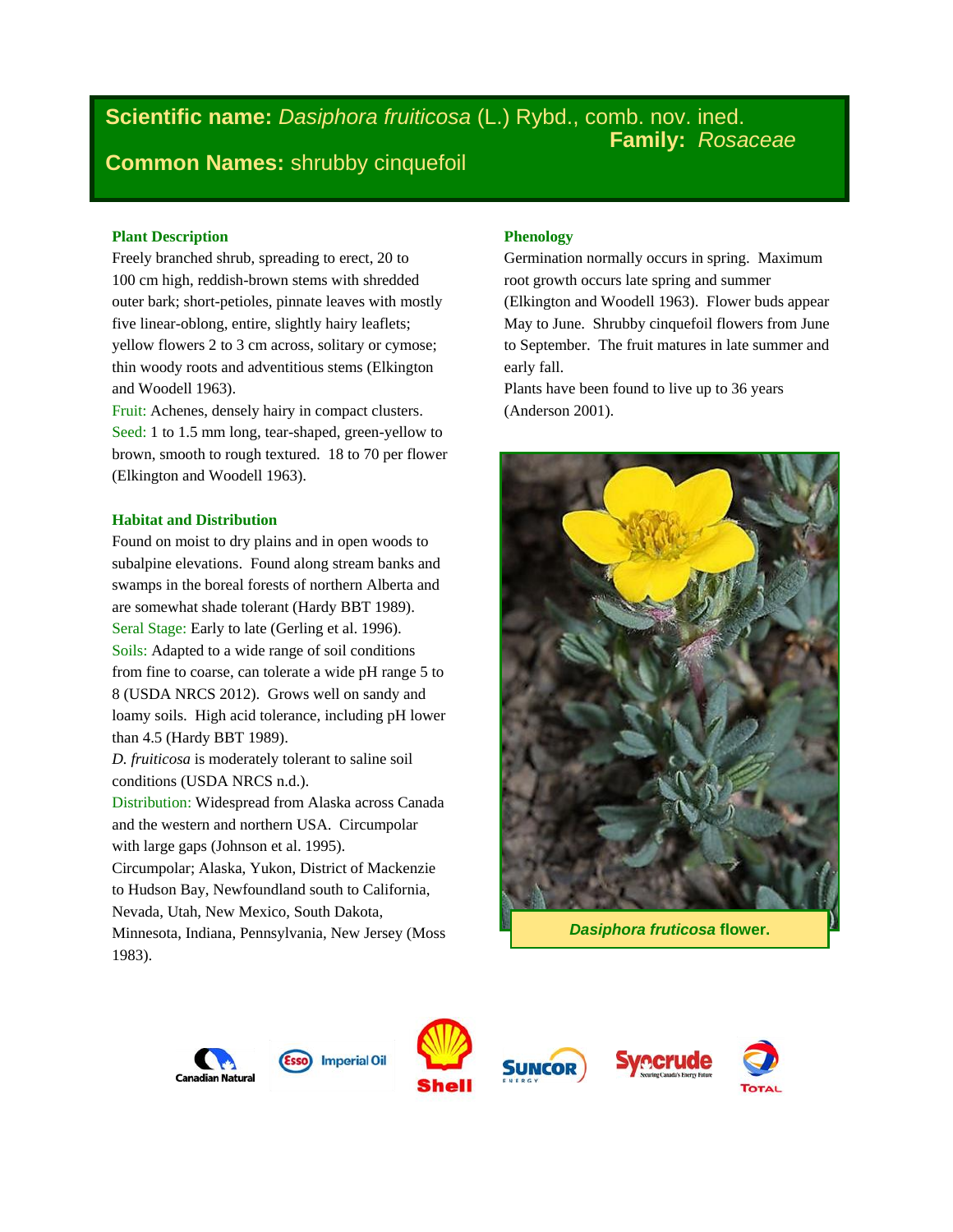

## **Pollination**

Diptera, Cleoptera and Hymenoptera have been observed as shrubby cinquefoil pollinators (Elkington and Woodell 1963).

#### **Seed Dispersal**

Wind dispersed (Anderson 2001).

# **Genetics**

2n=14, 28 (Moss 1983).

## **Symbiosis**

In their study, Van Hoewyk et al. (2001) found a high endomycorrhizal colonization rate (average 78% of all root segments) of *D. fruticosa* on eight different calcareous wetlands in eastern New York. Colonized by arbuscular mycorrhizal fungi (Bohrer et al. 2004).

## **Seed Processing**

Collection: Cut flowering branches and place in paper bags or shake branches into bags or onto tarps. Seed Weight: 0.1808 g/1,000 seeds. Harvest Dates: Late August.

Cleaning: Air-dry fruits in paper or Tyvek bags at 15 to 25°C. Crush material or remove large chaff and crush remaining material. Sieve to remove seeds from chaff using appropriate size screens. Small chaff and dust can be removed by winnowing. If capsules are intact merely open capsules and empty seeds; sieve or winnow to remove chaff and dust. Storage: Keep in a well-ventilated drying shed prior to cleaning.

Longevity: Stored at -18°C, seeds can germinate after up to seven years in storage (Walsh et al. 2003). When stored dry at 1 to 5°C, seeds can remain viable for up to 5 years (Rose et al. 1998).

## **Propagation**

Natural Regeneration: Creeping stems but predominantly seed (Elkington and Woodell 1963). Germination: 53% from fresh seeds after 30 days and 61% from one-year-old seeds after 30 days with seeds collected in northeastern Alberta. Seeds germinated at 18°C (Baskin and Baskin 2001). Pre-treatment: Requires no stratification (Baskin and Baskin 2001).

Direct Seeding: Seeds should be planted as soon as ripe on moist soil (Hardy BBT 1989). Vegetative Propagation: 75% to 80% rooting using

hardwood cuttings treated with Seradix<sup>©</sup> #3 and placed in a mixture of 1 peat: 1 sand: 1 reground styrofoam chips with 16°C bench heat. 80% to 90% rooting using softwood cutting treated with Seradix© #2 with periodic misting until rooting takes place (McTavish and Shopik 1983). Softwood cuttings taken in July, dipped in 1,000 ppm IBA and planted in peat: perlite or sand medium and misted will root in about three weeks (Rose et al. 1998).

Micro-propagation: Is commercially micro-propagated for ornamental purposes.











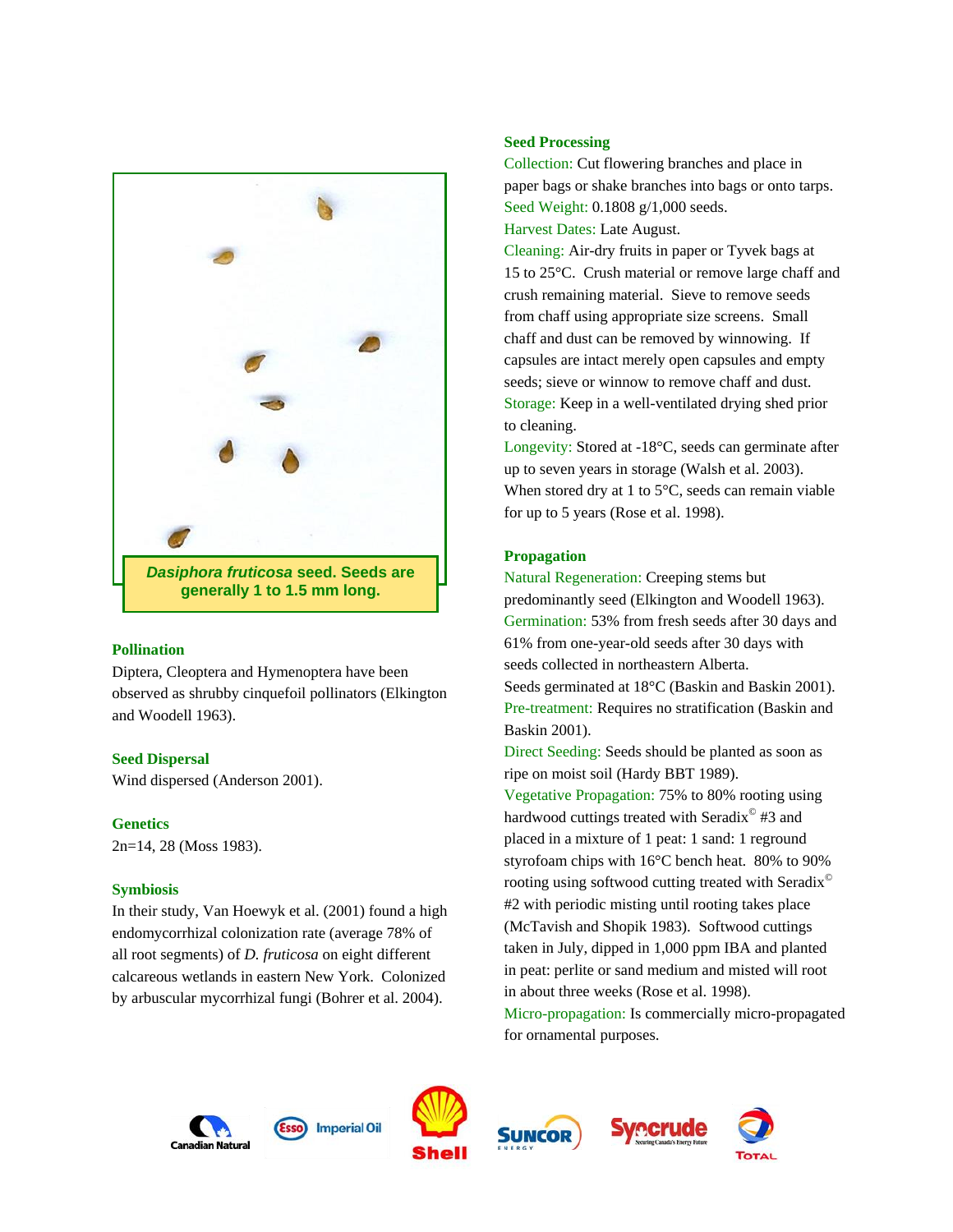Greenhouse Timeline: 0 to 30 days cold stratification. 16 weeks in the greenhouse before out-planting. Plants may be over wintered for a spring or fall plant (Wood pers. comm.).

#### **Aboriginal/Food Uses**

Food: Dried or fresh leaves can be brewed into a golden coloured tea (Johnson et al. 1995) that is high in calcium (Kindscher 1987).

Medicinal: A tea from the leaves, stems and roots has been used to treat congestion such as tuberculosis (Johnson et al. 1995).

Other: The dried bark peels off the stem and can be used as tinder for starting fires (Johnson et al. 1995).

## **Wildlife/Forage Usage**

Wildlife: Good forage value for wildlife (Gerling et al. 1996).

Livestock: Poor forage value for livestock (Gerling et al. 1996).

Grazing Response: This species increases with increased grazing (Tannas 1997).

#### **Reclamation Potential**

Proven successful in revegetating mining disturbed lands. Good potential for growth and survival on amended mine tailings. Rapid growth, easy establishment from transplants and excellent soil stabilizing properties makes this species well adapted for revegetation of disturbed stream banks and moist meadow areas. High potential for biomass production, moderate potential for erosion control, moderate to high potential for long term revegetation (Anderson 2001).

#### **Commercial Resources**

Availability: Available at numerous nurseries in Alberta.

Seeds have been collected by the Oil Sands Vegetation Cooperative for use in the Athabasca oil sands region.

Cultivars: Many ornamental cultivars are available for horticultural uses but these are not suitable for reclamation purposes.

Uses: This plant is widely used as an ornamental shrub in gardens and public places (Elkington and Woodell 1963) as well as an erosion control along highways (Johnson et al. 1995).

## **Notes**

Once established, the seedlings are durable and persistent. Shrubby cinquefoil is tolerant to poor soils, wet conditions, flooding and calcareous substrates (Anderson 2001).

Synonyms include: *Potentilla fruticosa* auct. non L. and *Dasiphora floribunda* (Pursh) Kartesz (ITIS n.d.).

## **Photo Credits**

Photo 1: Walter Sigmund [http://commons.wikimedia.org/w/index.php?title=Da](http://commons.wikimedia.org/w/index.php?title=Dasiphora_fruticosa&oldid=13856945) [siphora\\_fruticosa&oldid=13856945](http://commons.wikimedia.org/w/index.php?title=Dasiphora_fruticosa&oldid=13856945) Photo 2: Wild Rose Consulting, Inc.

#### **References**

Anderson, M.D., 2001. *Dasiphora floribunda*. IN: Fischer, W.C. (compiler). The fire effect information system. United States Department of Agriculture, Forest Service, Intermountain Research Station, Intermountain Fire Sciences Laboratory, Missoula, Montana.

[http://www.fs.fed.us/database/feis/plants/shrub/dasflo](http://www.fs.fed.us/database/feis/plants/shrub/dasflo/introductory.html) [/introductory.html](http://www.fs.fed.us/database/feis/plants/shrub/dasflo/introductory.html) [Last accessed May 27, 2013].

Baskin, C.C. and J.M. Baskin, 2001. Seeds – Ecology, Biogeography, and Evolution of Dormancy and Germination. Academic Press, San Diego, California, USA.

Bohrer, K.E., C.F. Friese and J.P. Amon, 2004. Seasonal dynamics of arbuscular mycorrhizal fungi in differing wetland habitats. Mycorrhiza 14: 329- 337.